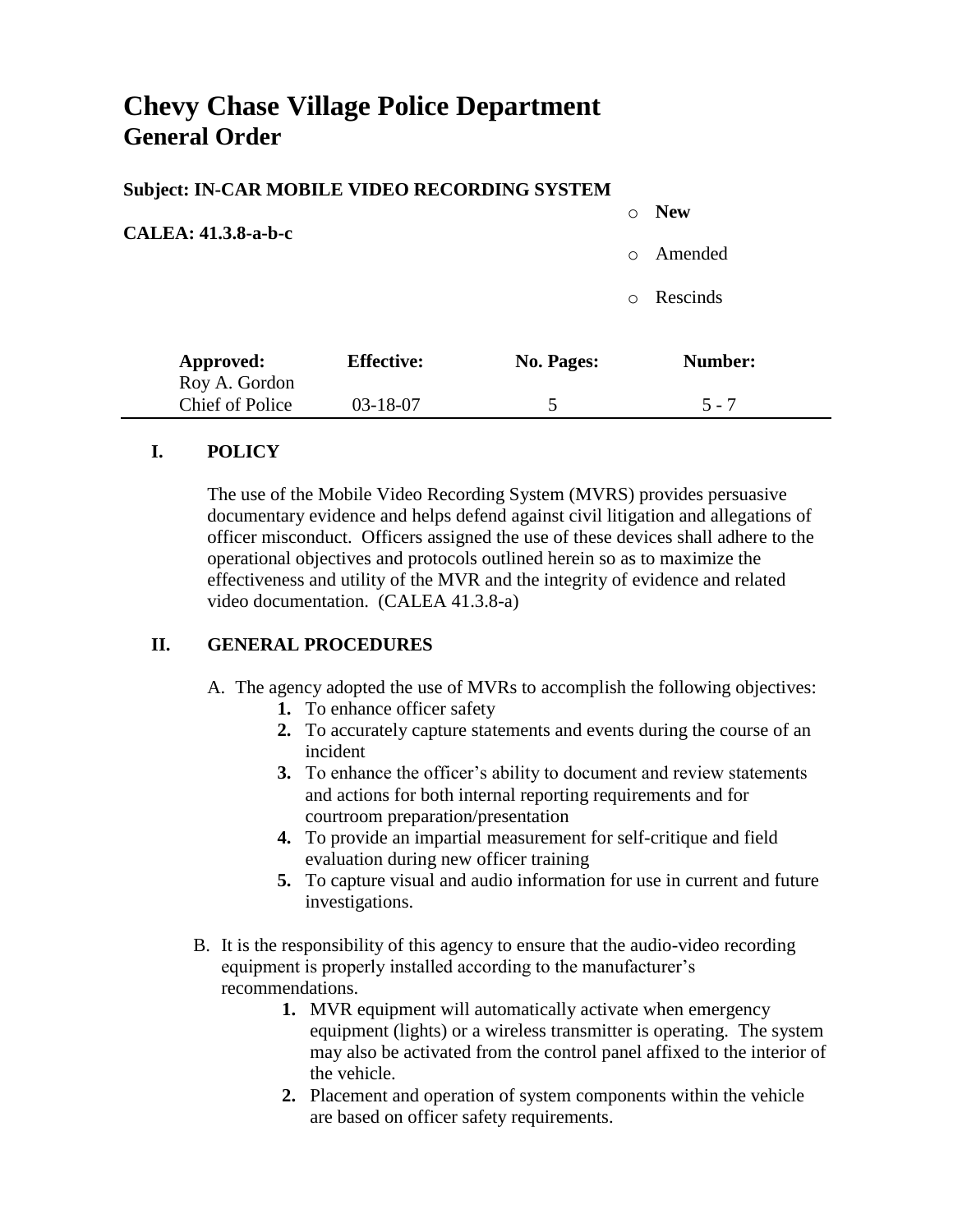**3.** Officers will receive training on the MVR components prior to operating the system.

#### **III. LEGAL CONSIDERATIONS**

- A**.** Courts and Judicial Proceedings, Section 10-402, of the Annotated Code of Maryland makes it unlawful, with some exceptions, for any person to intercept, endeavor to intercept, disclose, and endeavor to disclose, use, or endeavor to use any **audio** communication unless all parties to the communication have given prior consent to having the **audio** recording made.
- B. Therefore, officers **will not** utilize the MVRs to make **audio** recordings unless consent is obtained or the audio recording is made pursuant to the exception contained in this general order. Courts and Judicial Proceedings, Section 10- 402, does not restrict or place consent requirements on video recordings made without audio.
- C. The following is an exception to Courts and Judicial Proceedings, Section 10- 402, and allows officers to utilize the MVRs to make both **video** and **audio**  recordings **without** the consent of the parties to the conversation. (CALEA 41.3.8-a)

An officer may make an **audio** recording if **all** of the following apply:

- 1. The officer initially detained a vehicle for a traffic violation.
- 2. The officer is a party to the conversation.
- 3. The officer is identified as a law enforcement official to the parties of the conversation **prior** to the beginning of the conversation.
- 4. The officer informs all parties at the beginning of the conversation that an audio recording is being made.
- 5. The audio recording is being made as part of a videotape recording.

## **IV. OPERATING PROCEDURES (CALEA 41.3.8-a)**

- A. The use of video recording equipment by trained officers who operate vehicles so equipped is mandatory as outlined in this general order.
- B. Officers will wear the audio recording transmitter on their person while on duty and working in uniform on patrol assignment with a vehicle equipped with MVRs.
- C. Traffic Stops
	- 1. Video recordings with audio will be made of all traffic stops with the exception of traffic enforcement details.
	- 2. Whenever possible, the recording will capture the entire stop, starting when the decision is made to pull over the violator and ending after the violator has left the scene.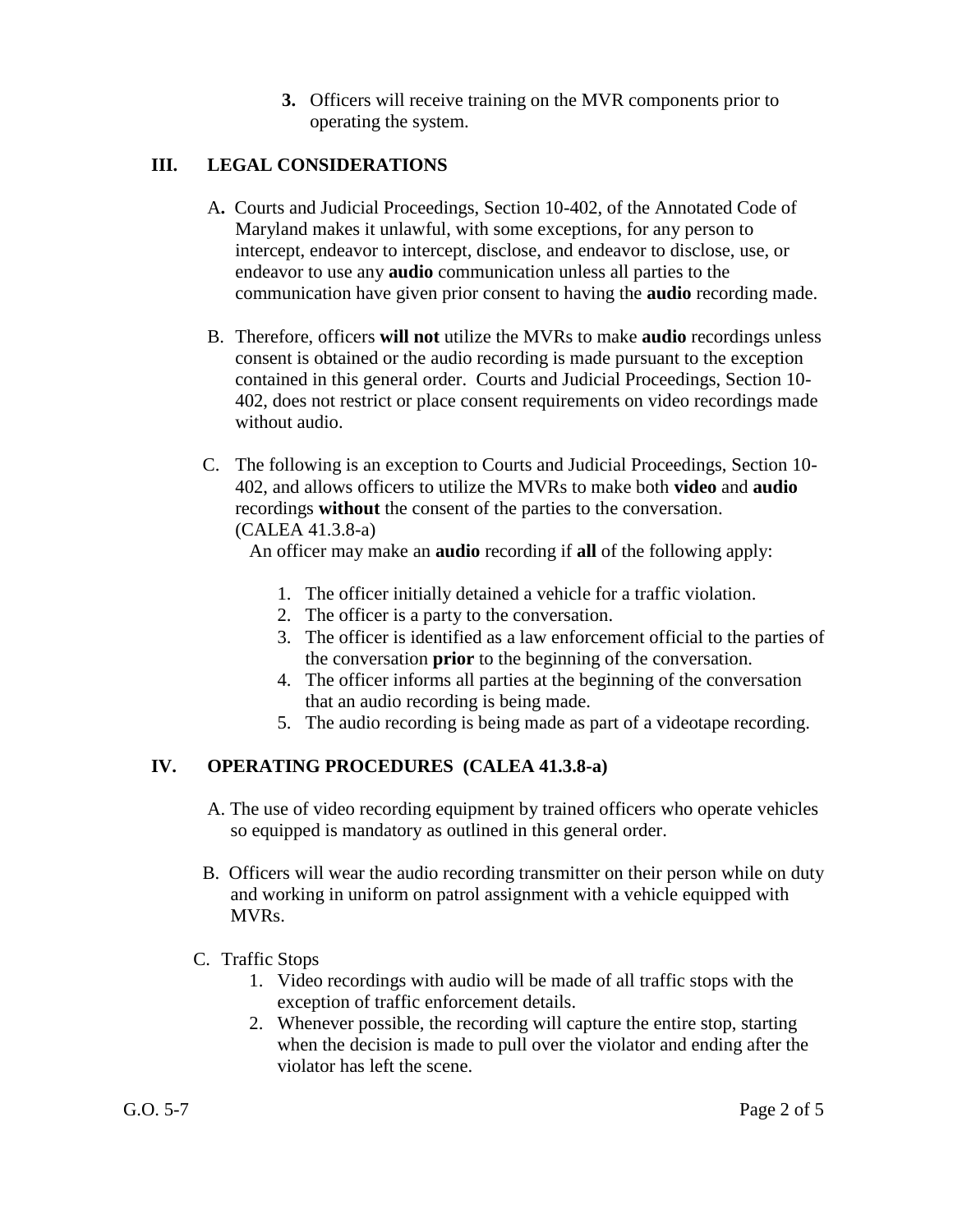3. At the beginning of every traffic stop, the officer will notify the person(s) stopped that they are being audibly and visually recorded. The officer's statement should be similar to the this example:

"Hello. I am (rank and name) of the Chevy Chase Village Police Department. I stopped you for speeding. We are being audibly and visually recorded. May I please see your driver's license and vehicle registration?"

- 4. If the driver or any occupant of the vehicle objects to the audio recording, they should be courteously informed that the Maryland law allows audio recording for law enforcement officers conducting traffic stops.
- 5. If the traffic stop becomes a criminal detention, the officer may continue to make both a visual and audio recording without obtaining consent.
- D. Prisoner Transports

Officers will make video recordings of all prisoner transports if the vehicle is equipped with an MVRs. If the transported prisoner gives consent, an audio recording will also be made.

- E. Other Uses
	- 1. The video/audio recording of any other activity is at the discretion of the officer. Officers should attempt to keep the video camera positioned in such a manner as to capture the event in its entirety. Officers are encouraged to provide verbal narration when audio recordings are made.
	- 2. Officers may at their discretion, with or without the consent of involved parties, make only video recordings at any time when the officer feels the recording may have prosecutorial or investigative merit. Examples of such uses include, but are not limited to, suspicious situations, disorderly conduct, and crime and traffic scenes.
	- 3. Officers will begin any field interview or other citizen contact with the audio turned off. The audio will only be turned on if circumstances exist that will allow the officer to ask and obtain consent from all parties to the conversation without creating a safety hazard to the officer or any other person at the scene.
- F. Whenever a video/audio recording is made of a crime/incident and a written report is generated, a note of recording, or multiple records if more than one officer recorded the event, will be included in the narrative portion of the report.
- G. When preparing written reports, officers are encouraged to utilize the video recording system's playback feature to review the incident.
- H. Officers will not use the MVRs to covertly record other police/employee personnel.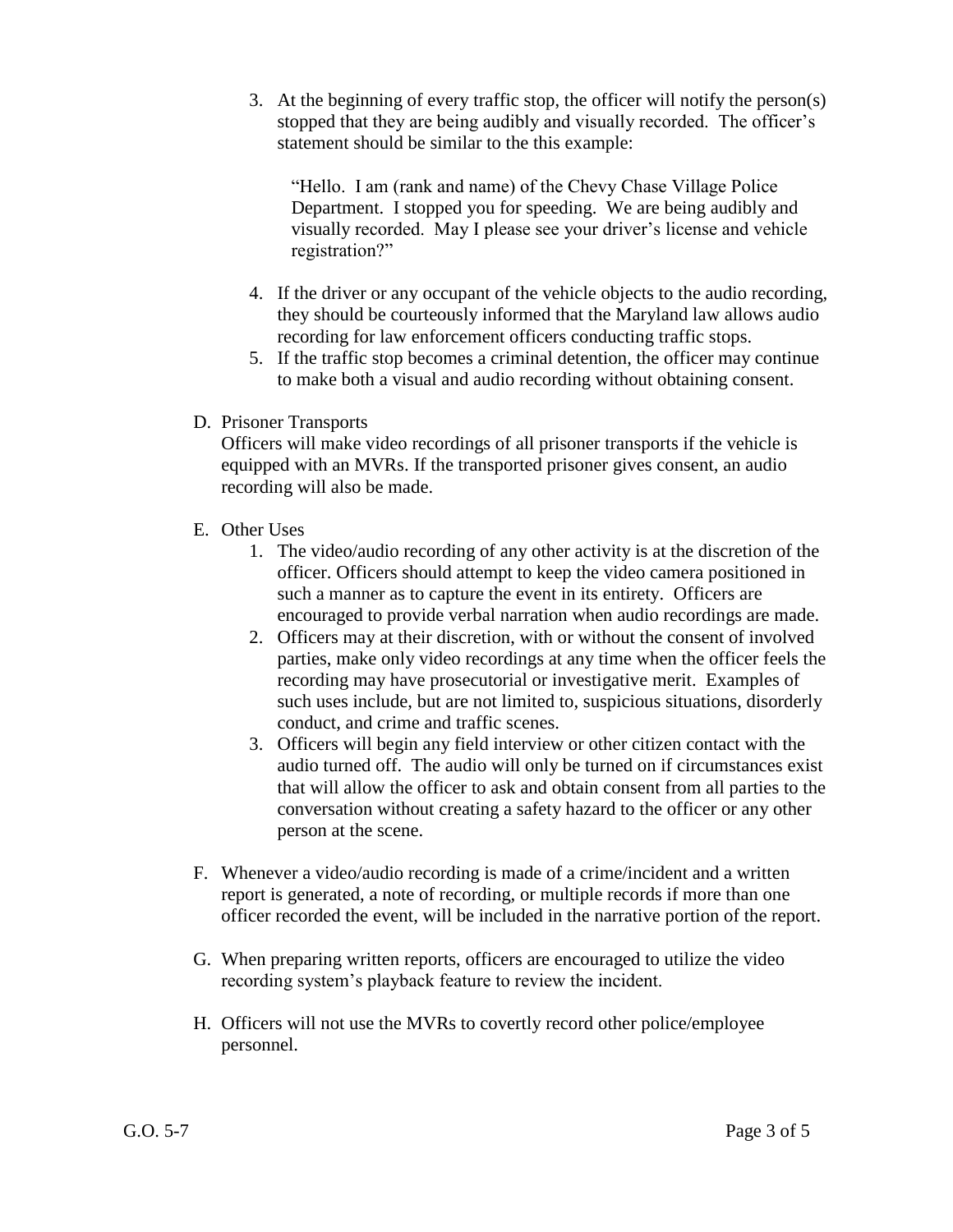I. The department recognizes that it may not always be practical to activate MVRs equipment. Officers will not allow the operation of MVRs to interfere with their own personal safety, the personal safety of others, or the safe operation of the police vehicle.

## **V. OFFICER RESPONSIBILITY**

A. Inspection and general maintenance of MVR equipment installed in departmental vehicles shall be the responsibility of the officers assigned to the vehicle.

- 1. MVR equipment shall be operated in accordance with the manufacturer's recommended guidelines and agency training and policies.
- 2. Prior to the beginning of each shift, the assigned officer shall perform and inspection to ensure that the MVR is performing in accordance with the manufacturer's recommendations covering the following:
	- $\checkmark$  Remote audio transmitter functional
	- $\checkmark$  Adequate power source
	- $\checkmark$  Connected to the recording equipment
	- $\checkmark$  Remote activation of system via transmitter
	- $\checkmark$  Camera lens, windshield and camera lens free of debris
	- $\checkmark$  Camera facing intended direction
	- $\checkmark$  Recording mechanism capturing both audio and video information
	- $\checkmark$  System plays back both audio and video tracks
- 3. Malfunctions, damage or theft of in-car camera equipment shall be reported to the Sergeant or Chief of Police prior to placing the unit into service. The vehicle inspection sheet should reflect in the comments section the suspected cause of the malfunction or equipment failure and any recommendations for corrective action. The supervisor shall determine if the unit should be placed in service. If the vehicle is placed in service without an operating MVR, communications center (dispatch) shall be informed and a Cody entry made to that effect.

## **VI. OPERATIONAL PROTOCOLS**

- 1. Officers using the 900Mhz digital transmitters that are individually Synchronized to their individual MVR shall activate both audio and video recordings when responding in a support capacity in order to obtain additional perspectives of the incident scene.
- 2. With the exception of the police radios, officers shall ensure that the volume from other electronic devices with the police vehicle does not interfere with MVR recordings.
- 3. Officers shall not erase, alter, reuse, modify or tamper with MVR recordings. (CALEA 41.3.8-b)